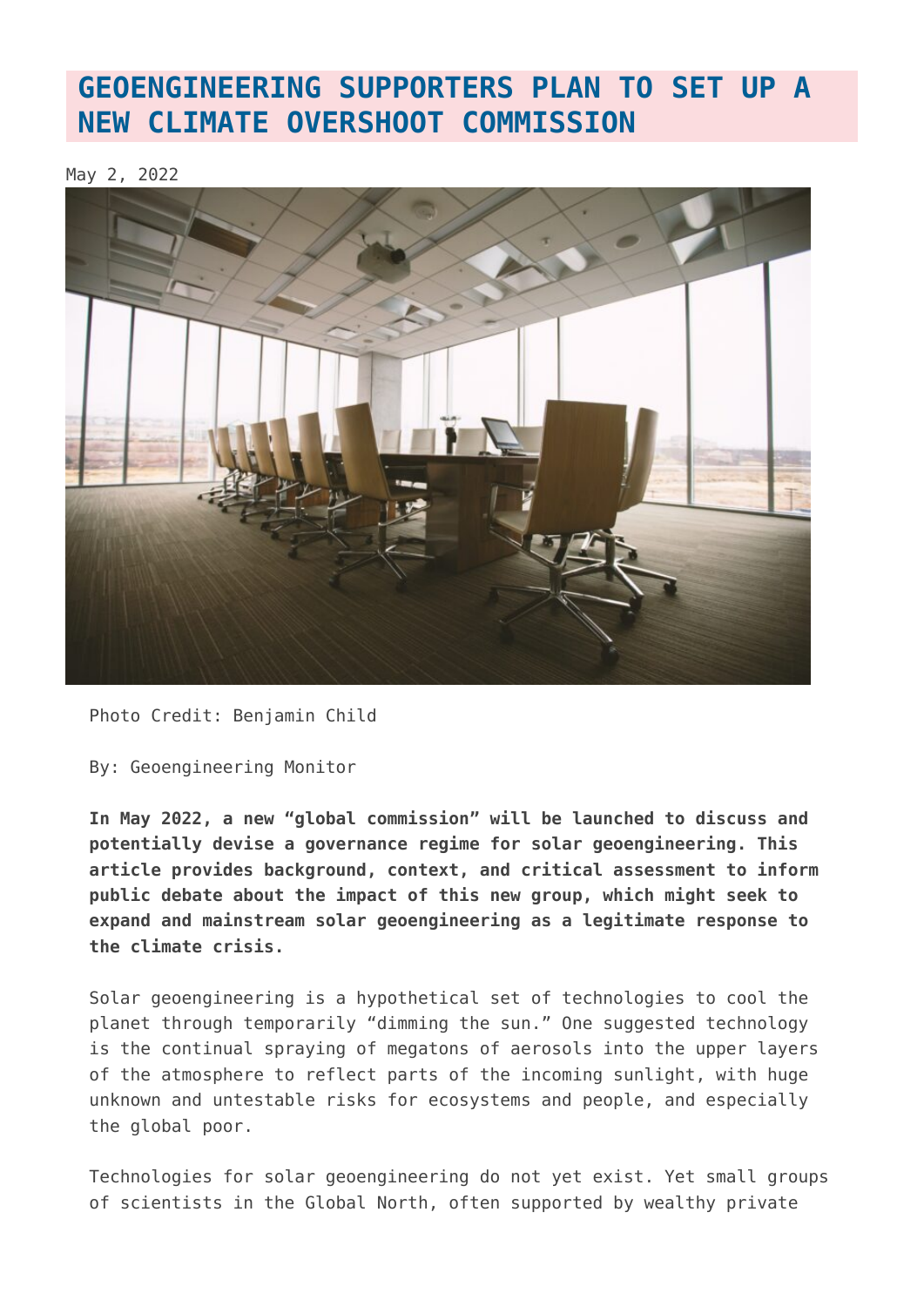donors, increasingly explore the feasibility of solar geoengineering. Also, some professional organizations in the United States, such as the U.S. National Academy of Sciences or the American Meteorological Society, have called for expanding research programs on solar geoengineering despite the significant ecological and social risks involved. The rationale behind many of these calls is "to buy time"; given the slow pace of decarbonization and climate adaptation, they argue that solar geoengineering will be necessary to avoid the worst consequences of climate disruption.

This dangerous rationale is reflected in the title of the new group, *Global Commission on Governing Risks from Climate Overshoot*.[\[1\]](#page--1-0) "Overshoot" is a new framing in some science communities that meeting the Paris goal of keeping global temperature rise below 1.5 degree Celsius may no longer be possible because of exceedingly high mitigation costs and the unlikelihood, or undesirability, of profound transformations in our economic systems. Those establishing this commission now present "climate overshoot" as almost an inevitability—as if climate mitigation policy and rapid decarbonization will be impossible. As such, they argue that "climate engineering" may become the sole technological insurance policy against devastating climate change. A fundamental problem with this rationale is of course that the potential of this technologic fix is reducing urgency for the transformative changes that are needed.

Resistance to solar geoengineering as a climate policy option is therefore strong and growing. Governments hesitate to fund research on these hypothetical technologies, and many civil society organizations are campaigning against any plans to engineer the climate.

Importantly, in January 2022, an international group of natural and social scientists has published an open letter calling for an *International Non-Use Agreement on Solar Geoengineering*. This letter has been signed by over 320 academics from 50 countries, who all agree that the risks of solar geoengineering are unacceptable. Further, the initiative highlights that solar geoengineering is fundamentally ungovernable.[\[2\]](#page--1-0)

Also the Intergovernmental Panel on Climate Change remains cautious. In its latest report on the *Mitigation of Climate Change*[,\[3\]](#page--1-0) the important Summary for Policymakers does not devote a single word to solar geoengineering. The message is clear: the IPCC does not see solar geoengineering as part of the global efforts to mitigate climate change. In addition to that, it is important to note that the IPCC has repeatedly and consistently warned against pathways that bet on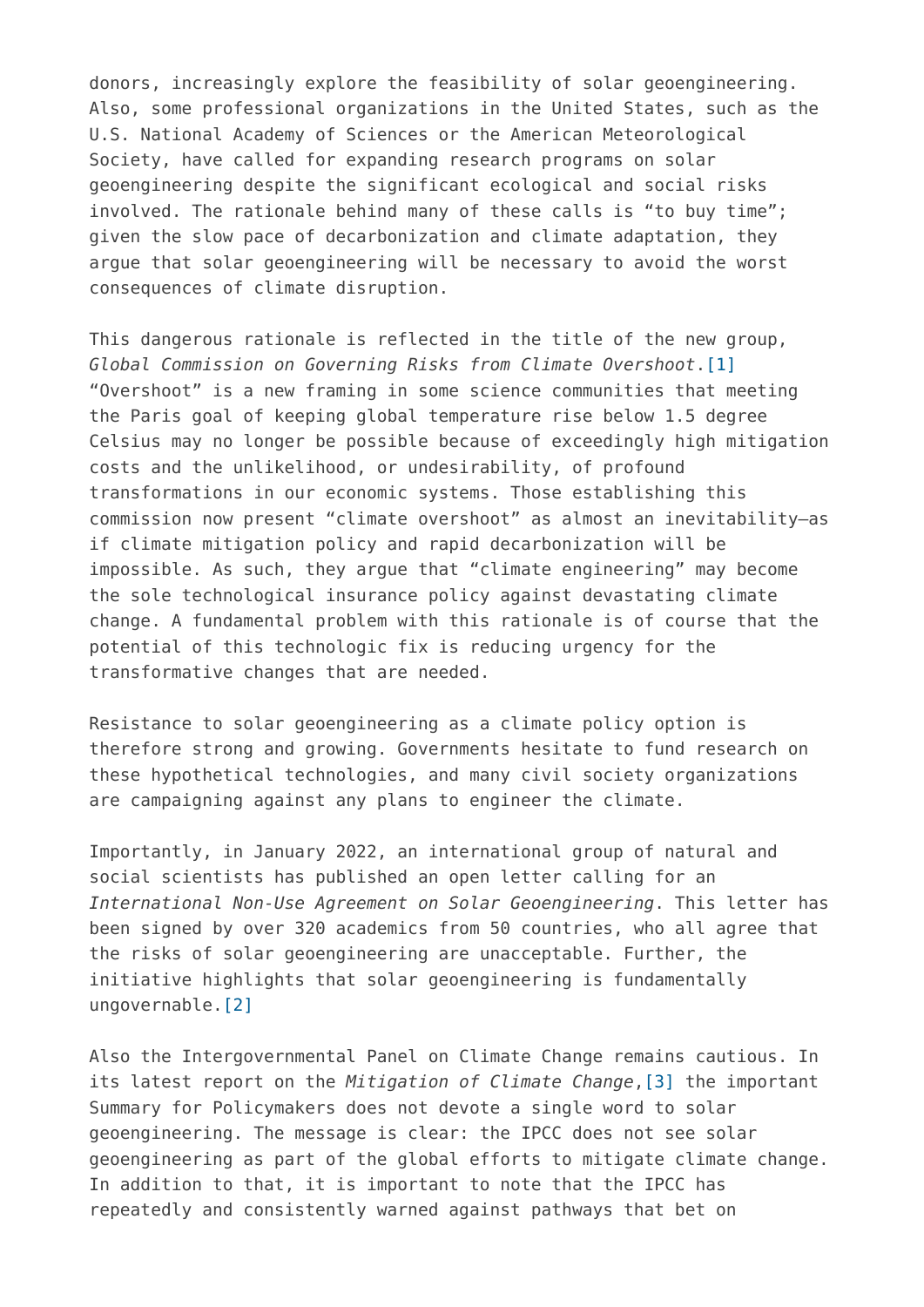temperature overshoot and in its latest reports confirms that CCS and CDR are unproven at scale, unavailable in the near term, of uncertain benefit for the climate, and pose significant risks of harm to humans and nature. [\[4\]](#page--1-0)

#### **UNELECTED AND UNACCOUNTABLE**

The members of this new *Global Commission on Governing Risks from Climate Overshoot* have not yet been revealed, but they are supposed to be about fifteen "global leaders" including former presidents, ministers and representatives of international organizations[.\[5\]](#page--1-0)

Publicly available information about the climate overshoot commission is limited, and many details including the participants selection process and the source of funding for the commission remains shrouded in mystery.

What is known about this new commission is cause for deep concern to those worried about the risks of solar geoengineering, and those who cherish democratic values.

First, it is a commission of fifteen former politicians and diplomats with no public legitimacy. Several pro-geoengineering individuals that were part of the Steering Committee had a significant influence on its formation. The commission is not mandated by the United Nations or by the United Nations Environment Programme. It is not linked to or supported by the Intergovernmental Panel on Climate Change. It is not part of the institutional structure of the UN Framework Convention on Climate Change or any other international organization. Instead, the commission is hosted by a small non-governmental organization, the Paris Peace Forum, a recently created private institute which, according to its website, organizes governance platforms, in particular "when these [multilateral] institutions cannot act or when the solutions proposed are insufficient."[\[6\]](#page--1-0) It is not revealed who selected the commissioners, and they are not accountable to the public or potentially affected people and communities.

# **NOT REPRESENTATIVE**

Second, the commission is unlikely to represent the global youth and thus to bring a strong commitment to principles of intergenerational justice. Based on what has been revealed so far, most commissioners are likely to be retired or close to retirement. By and large, they represent the generation that is responsible for the looming climate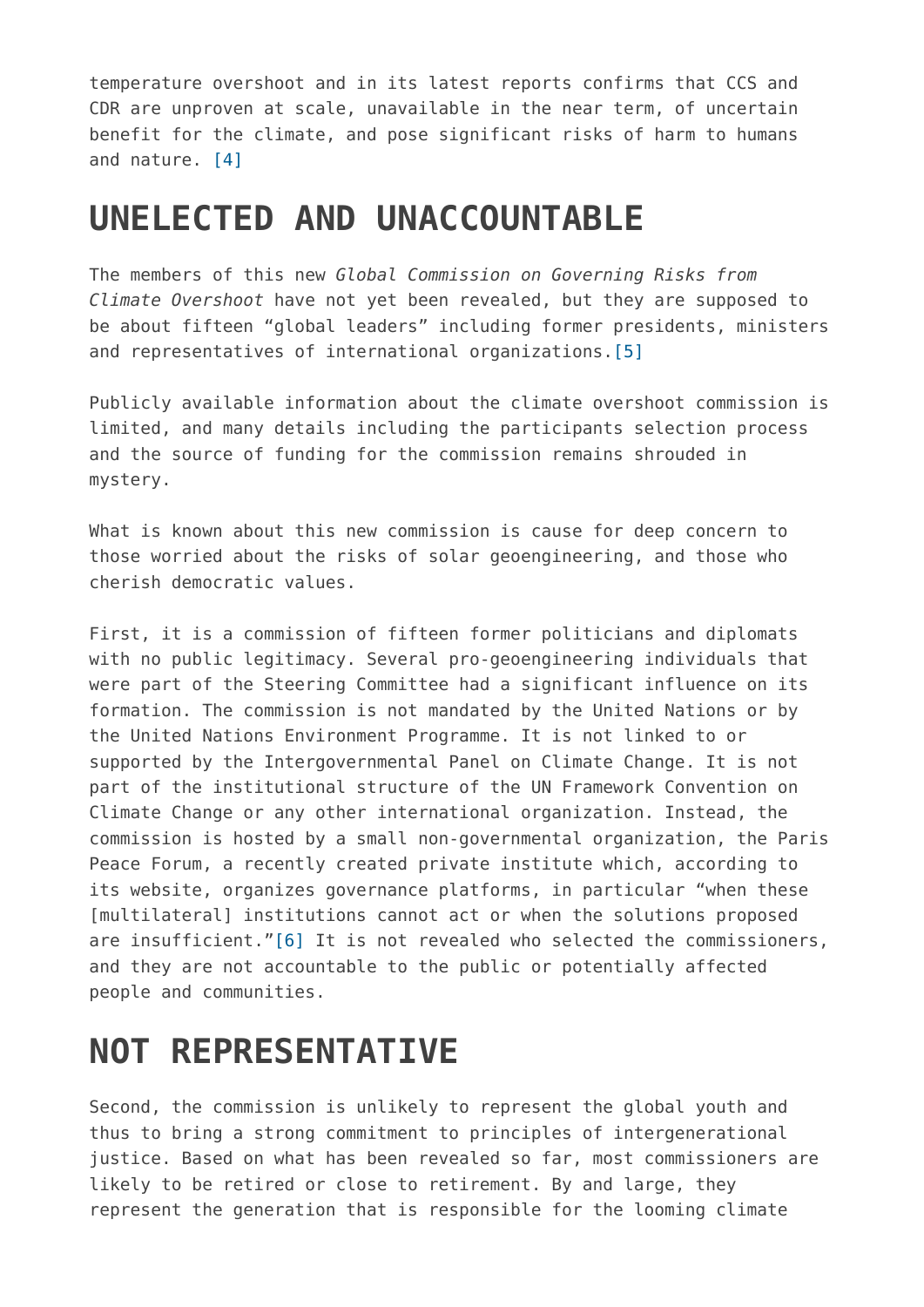crisis, linked to the political power and authority that they once wielded as former leaders in their countries and in international institutions. Given that the decades of ineffective leadership and action on climate, a commission comprised of former politicians, who will not live through the worst of the climate crisis, seems illequipped to assume authority in shaping global debate on whether to geoengineer the planet.

The chair of this climate overshoot commission, Pascal Lamy, provides a helpful example. Mr. Lamy had a long career in French, European and international public service, including as secretary-general of the Committee for the Remodeling of Industrial Structures in the French Treasury Department and as the European Union's Commissioner for Trade. He has worked for Crédit Lyonnais and advises several multinational corporations, including Danone and Bosch. Most importantly, from 2005 to 2013, Lamy was at the helm of the World Trade Organization (WTO), the body responsible for the massive expansion of trade and of related sharp increase in carbon emissions at a time when the extent of the climate crisis was clear. As a former leader of the WTO, Lamy is complicit and partly responsible for the massive growth in emissions during that period. His legacy of insufficient climate action is concerning.

# **ELITE AND UNDEMOCRATIC**

Third, the overall set up of this elite geoengineering commission is counter to the urgent calls for more, rather than less democracy. As the inequities and disparities of climate impacts become more obvious, inclusive participation and diverse representation is essential to any and all deliberations on how to respond to the climate crisis. Instead of supporting this private elite group, investment should be made in social innovations including listening to grassroots, Indigenous organizations and popular movements, citizen assemblies, citizen parliaments and deliberative democracy, where citizens debate the future, develop novel solutions to the climate crisis and find common ground on a "just transition" away from fossil fuels.

# **CREATED BY GEOENGINEERING ADVOCATES**

Fourth, the process around which the commission has been created, was initiated and has been shaped by some of the world's most outspoken advocates and leading campaigners for solar geoengineering. As a result, the commission is already deeply biased towards promoting and justifying geoengineering.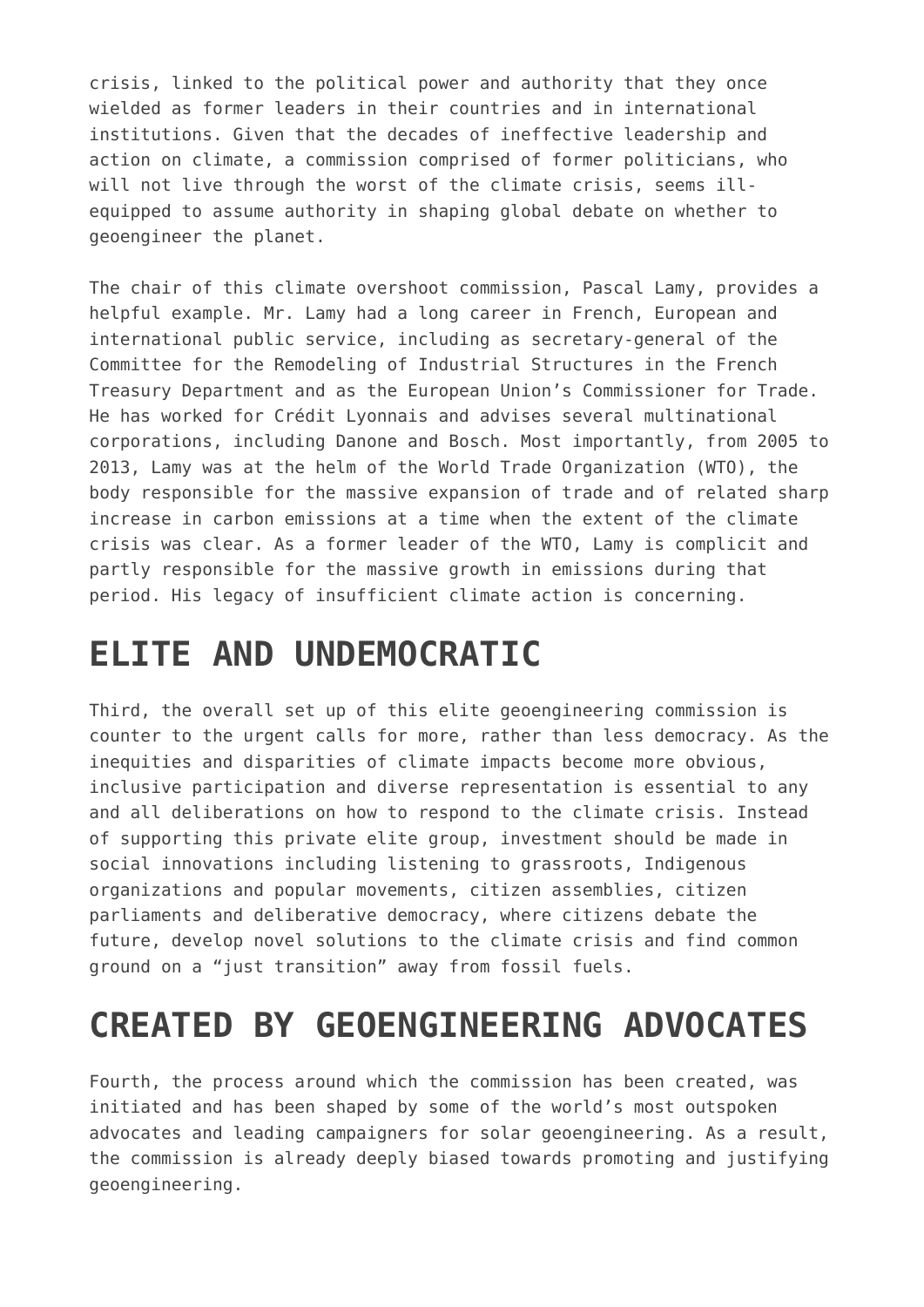A small steering group, constituted in early 2021, was mandated to define the objectives, scope and design of the commission, including seeking co-chairs, raising funds, staffing the secretariat, and recruiting the commission.[\[7\]](#page--1-0) The idea for this commission to assess climate engineering options was floated in 2017 in a policy paper by Edward Parson, a law professor from the United States who has for many years been at the forefront of geoengineering advocacy and leads the Geoengineering Governance Project at the University of California, Los Angeles (UCLA).

Jesse Reynolds, a former fellow at UCLA in 2018-2021, is another longstanding advocate for geoengineering who authored a book making the case for geoengineering. Using his academic credentials, he has repeatedly attacked leading civil society organizations who are opposing solar geoengineering. With Reynolds now as the executive secretary of the new climate overshoot commission, there is no doubt about the aspired direction of its findings. With Reynolds coordinating the effort, the new commission is set to normalize and mainstream a pro-geoengineering position within the climate policy portfolio.

Unsurprisingly, David Keith, the most widely known and best funded advocate of geoengineering who has been strategically leveraging his power and privilege to push the solar geoengineering agenda for over a decade, was part of the steering group as well. Keith is a professor of Applied Physics and the director of the Solar Geoengineering Research program at Harvard University; he also has financial interests in the success of this commission because he is founder and board member of a company (Carbon Engineering) that is profiting from the development of technology to remove carbon dioxide through Direct Air Capture.

Janos Pasztor, another member of the steering team that designed the climate overshoot commission, is a former UN official with a degree in nuclear engineering, who has worked since 2016 as the executive director of the Carnegie Climate Geoengineering Governance Project. The Carnegie project is a privately funded group of lobbyists focused on catalyzing "the creation of effective governance for climate-altering technologies, in particular for solar radiation modification and large-scale carbon dioxide removal" (now called Carnegie Climate Governance Initiative, C2G). C2G calls itself "impartial regarding the potential use of any proposed climate-altering technologies or interventions["\[8\]](#page--1-0). But its consistent advocacy for CDR and solar geoengineering and its close ties with geoengineering proponents clearly contradict that statement.

The UCLA, Harvard, and Carnegie geoengineering programs are all funded by similar billionaire-founded philanthropic organizations. Some of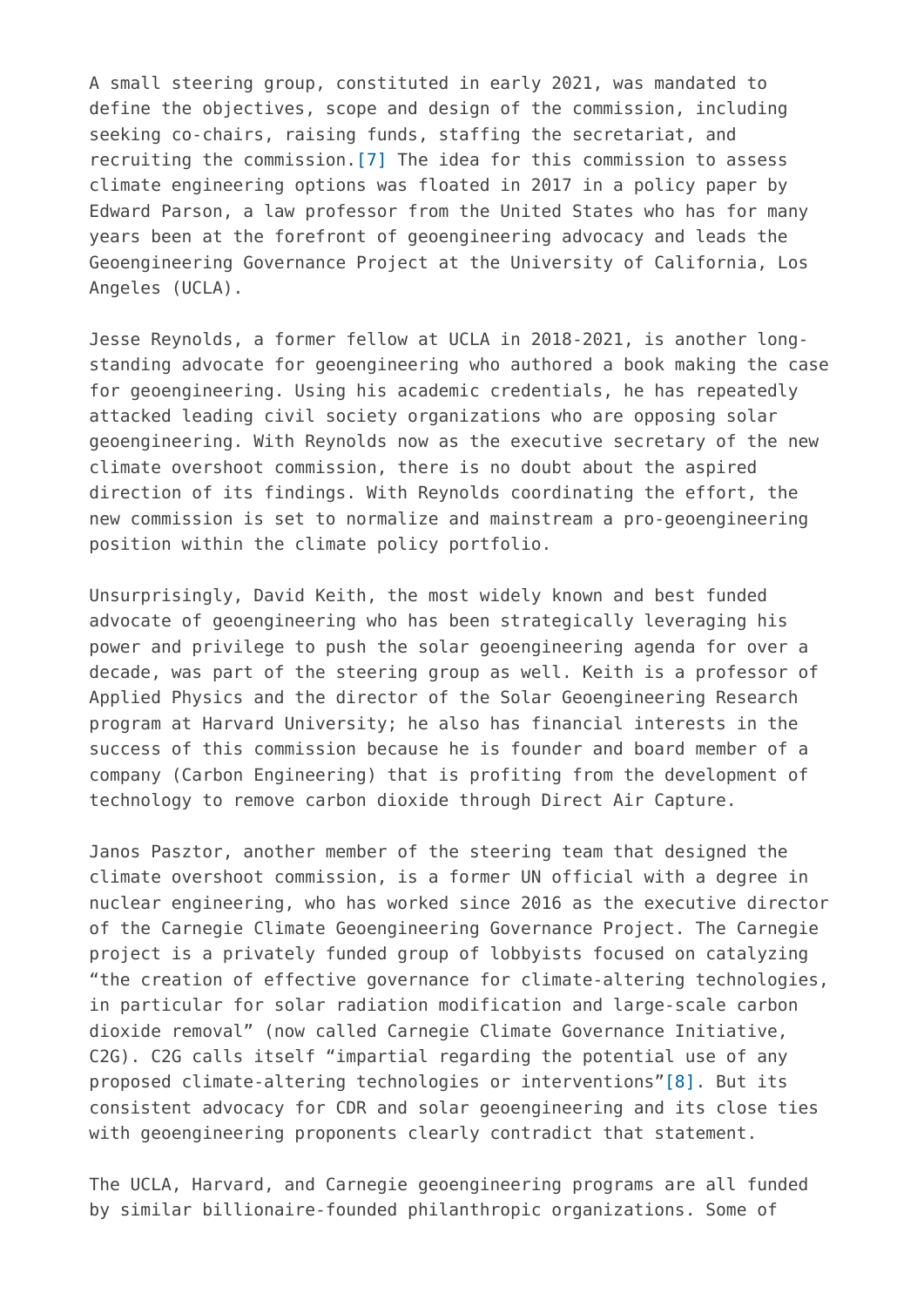these include Bill Gates' Fund for Innovative Climate and Energy Research, the Open Philanthropy Project, the OAK Foundation, along with several other wealthy foundations and individuals connected to tech and financial corporations.

Stewart M. Patrick, another member of the steering group that set up the climate overshoot commission is a former policy planner at the US State Department and Head of the Global Governance Program at the US Council on Foreign Relations. Patrick has publicly argued that solar geoengineering is inevitable.[\[9\]](#page--1-0) Through publications, blogs and events, the powerful Council on Foreign Relations has led in pushing the solar geoengineering conversation in US policy circles.

Given the relatively strong interest in geoengineering in the United States, it is not surprising that the planning group was heavily biased towards representatives of the Global North: over half of the members of the group came from the Global North. Harvard University and the University of California, Los Angeles—that is, the research groups of Keith and Parson—are noted as co-initiators of the global overshoot commission. No institution from the Global South was mentioned as a coinitiator.

Critical voices on geoengineering—like representatives of the 320 scientists who called for an International Non-Use Agreement on Solar Geoengineering—seem to not have been involved at all, while at least four members of the steering group – Keith, Parson, Patrick and the committee's secretary Reynolds – are among the most prominent advocates of solar geoengineering.

Officially, the commission will also look into adaptation and the protection of vulnerable people in the Global South—but given the dominant role of Parson, Keith, Reynolds, Pasztor, and Patrick, it is evident that solar geoengineering is the group's core focus. Adaptation and vulnerability may serve as fig leaves to conceal this core focus, and to add legitimacy to the commission. Notably, the original proposal for this commission, in 2017 by Parson, was exclusively about a world commission on geoengineering, with no mention of adaptation.

# **INDEPENDENT FROM THE MULTILATERAL PROCESS**

Fifth, conceptually, the global overshoot commission seems to envisage governance outside the established multilateral process. The background note for the commission asserts that the "current global governance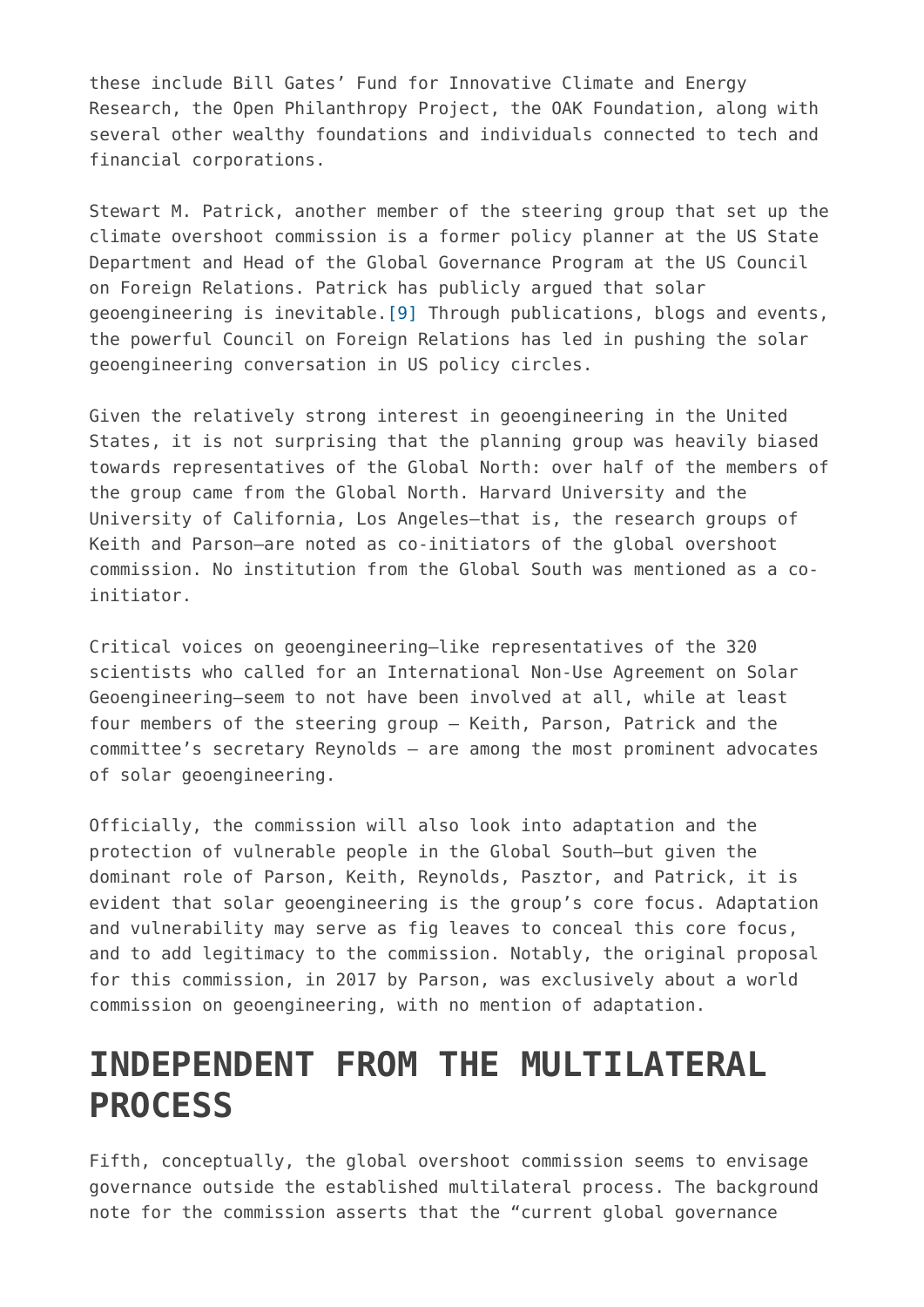framework is ill-equipped to integrate a mix of different technology and policy responses into a single, coherent strategy for reducing risks from climate overshoot," which could suggest a novel governance regime for solar geoengineering outside the democratic political processes under the UN and the climate convention.

In addition, the overshoot commission itself seems to operate largely outside the intergovernmental process that has been built over the last thirty years.

This independence relates, first, to the institutional set-up itself. The global overshoot commission, as noted above, has no relationship to any of the established multilateral processes, neither the UN Framework Convention on Climate Change, the UN Environment Programme, nor the Intergovernmental Panel on Climate Change. The reason for this is simple: none of these institutions have expressed any interest in viewing solar geoengineering as a plausible policy option.

The Intergovernmental Panel on Climate Change has made its position clear by not including any reference to solar geoengineering in the Summary for Policymakers of its 2022 report *Mitigation of Climate Change*. The global overshoot commission seems to envisage here its own science support system. According to the background note, the commission "will be aided by a select group of leading scientists, who will assess the relevant range of available scientific and technical knowledge." Given the strong and formal role of Harvard's Solar Geoengineering Research program and the UCLA Geoengineering Governance Project in setting up the global overshoot commission, it seems likely that these teams will be among the "leading scientists" who will "assess the relevant range of available scientific and technical knowledge". Notably, the only scientific study that is cited in the background note is a paper from Peter Irvine and colleagues, again one of the well-known solar geoengineering advocates.

#### **A WAY FORWARD**

For those concerned about the risks of advancing solar geoengineering, this article explores two of the many possible ways to respond to the efforts of a self-appointed experts of the climate overshoot commission.

One is to ignore this new commission. It is unelected. It is private. It is simply a group of former public servants posing as a "global commission" to influence the future governance for climate engineering.

It is likely, however, that this commission and its supporters will try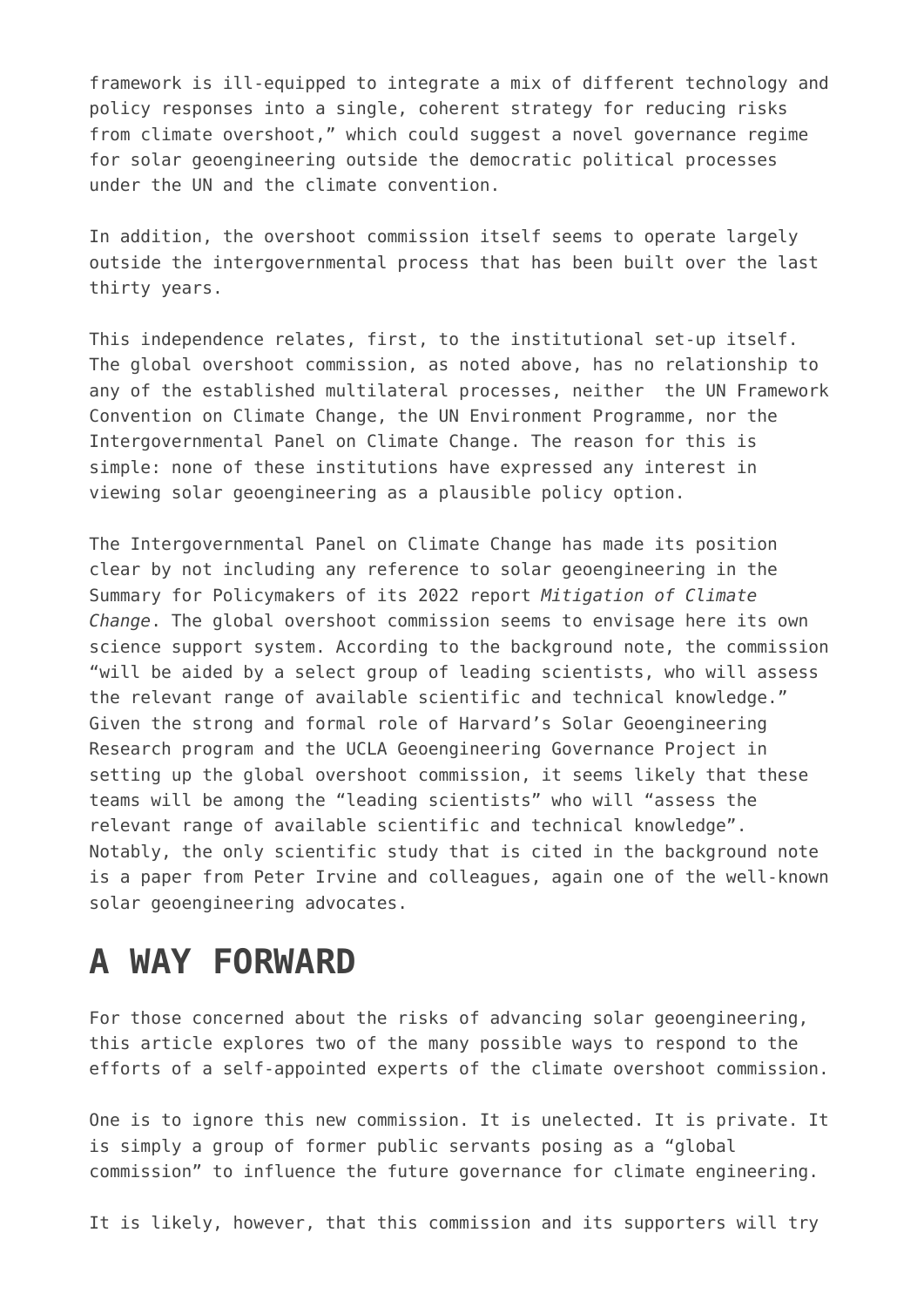to further leverage their influence. Those who are behind this commission will work hard to present the group as legitimate, and while the group is not related to the United Nations, its advocates will want to represent it in line with official UN panels, such as the Brundtland commission. And because they are well financed, the future report of the climate overshoot commission will be widely distributed by its supporters and affiliated lobbyists, in an attempt to present the group's conclusions as authoritative and as something that the world is supposed to take seriously. The well-oiled public relations teams and deep-pocketed foundations behind the overshoot commission and key geoengineering advocates associated with it make it likely that this attempt could, at least to some extent, be successful. Its timing is also well coordinated with other efforts aiming to normalize solar geoengineering at the UN level, including a push for a resolution at the UN General Assembly in 2023 as proposed by C2G.[\[10\]](#page--1-0)

A second option is thus to closely monitor, assess, discuss, and critique all communications and outputs from this group. Given the attention the commission is likely to generate, it would be unwise to ignore it. Civil society organizations, academics and climate justice advocates need to pay attention to monitor its processes and publicly comment whenever it makes pronouncements.

Government agencies and elected representatives need to carefully consider whether they will give this private, unelected commission any attention or legitimacy. Debate on whether societies should invest in advancing solar geoengineering needs to happen in public forums with broad and inclusive participation. It most certainly must not be left to fifteen former politicians that nobody has elected or holds to account.

[\[1\]](#page--1-0) https://parispeaceforum.org/en/initiatives/global-commission-on- governing-risks-from-climate-overshoot/

[\[2\]](#page--1-0) See www.solargeoeng.org.

[\[3\]](#page--1-0) https://report.ipcc.ch/ar6wg3/pdf/IPCC\_AR6\_WGIII\_SummaryFor-Policymakers.pdf

[\[4\]](#page--1-0) See https://www.ciel.org/reports/ipcc-wg3-briefing/

[\[5\]](#page--1-0) C. Farand, "As 1.5C overshoot looms, a high-level commission will ask: what next?" *Climate Home News,* April 22, 2022.